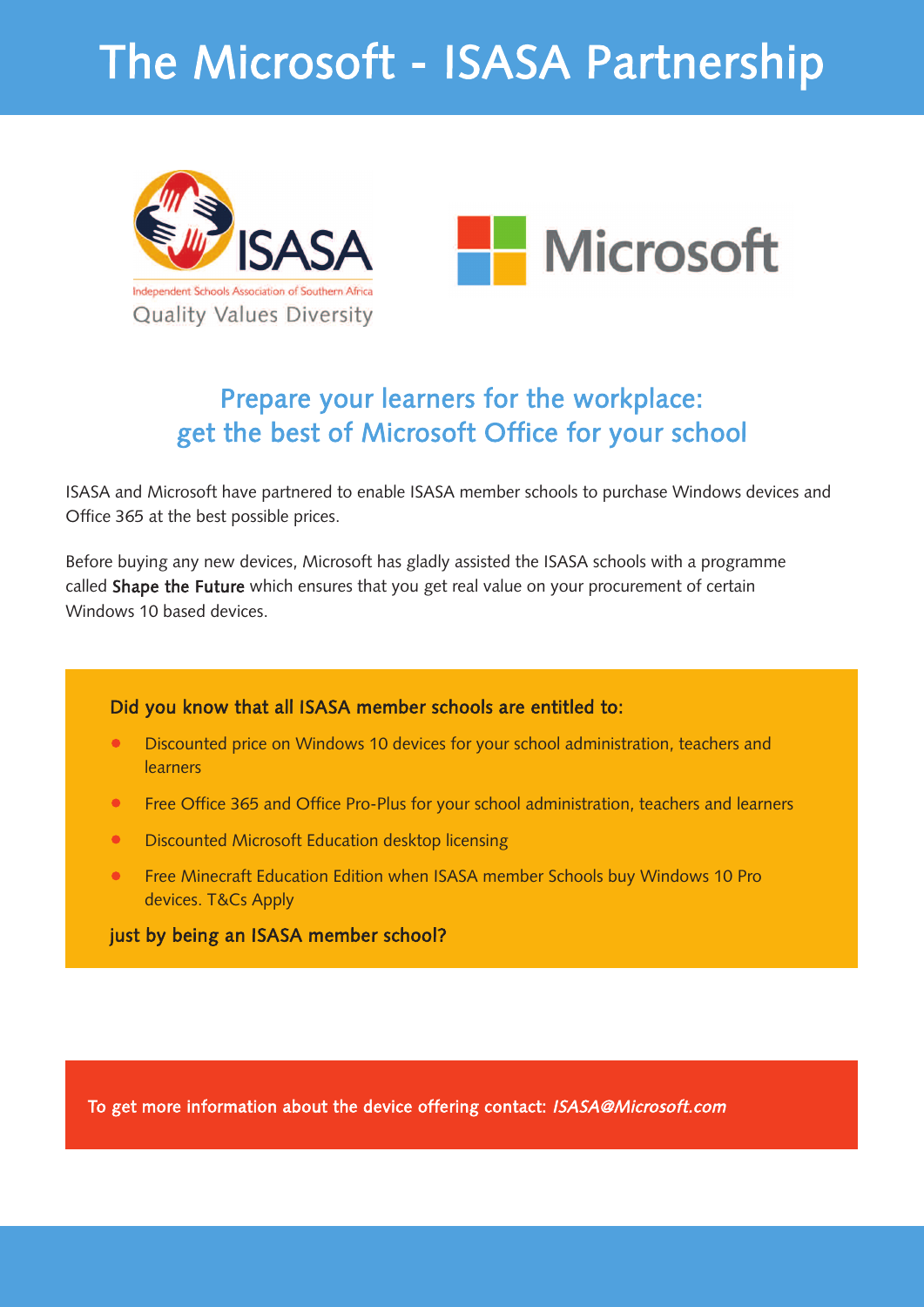





# **Microsoft**

announce the Shape of the Future Initiative What does that mean to you?

#### The School  $\Box$   $\Box$  Students

# **p grade and grade students**

- Installs the latest education desktop software at a reduced licence fee
- The school is now able to connect to a variety of devices
- The school will give parents access to prenegotiated devices pre-loaded with Windows 10
- Teachers are able to provide personalised learning
- Works in a private and secure environment
- Teachers are able to collaborate individually or in groups with students
- It comes with free access to Office 365 Pro Plus for students
- Students have a choice of devices for every learning style and need
- Parents enjoy the discount of prescribed compatible devices
- Your child gets an equal opportunity in the classroom
- Students get identity login and malware protection
- Students are able to explore, as part of a group or individually with their teachers

### **Microsoft**



## **Education Empowered**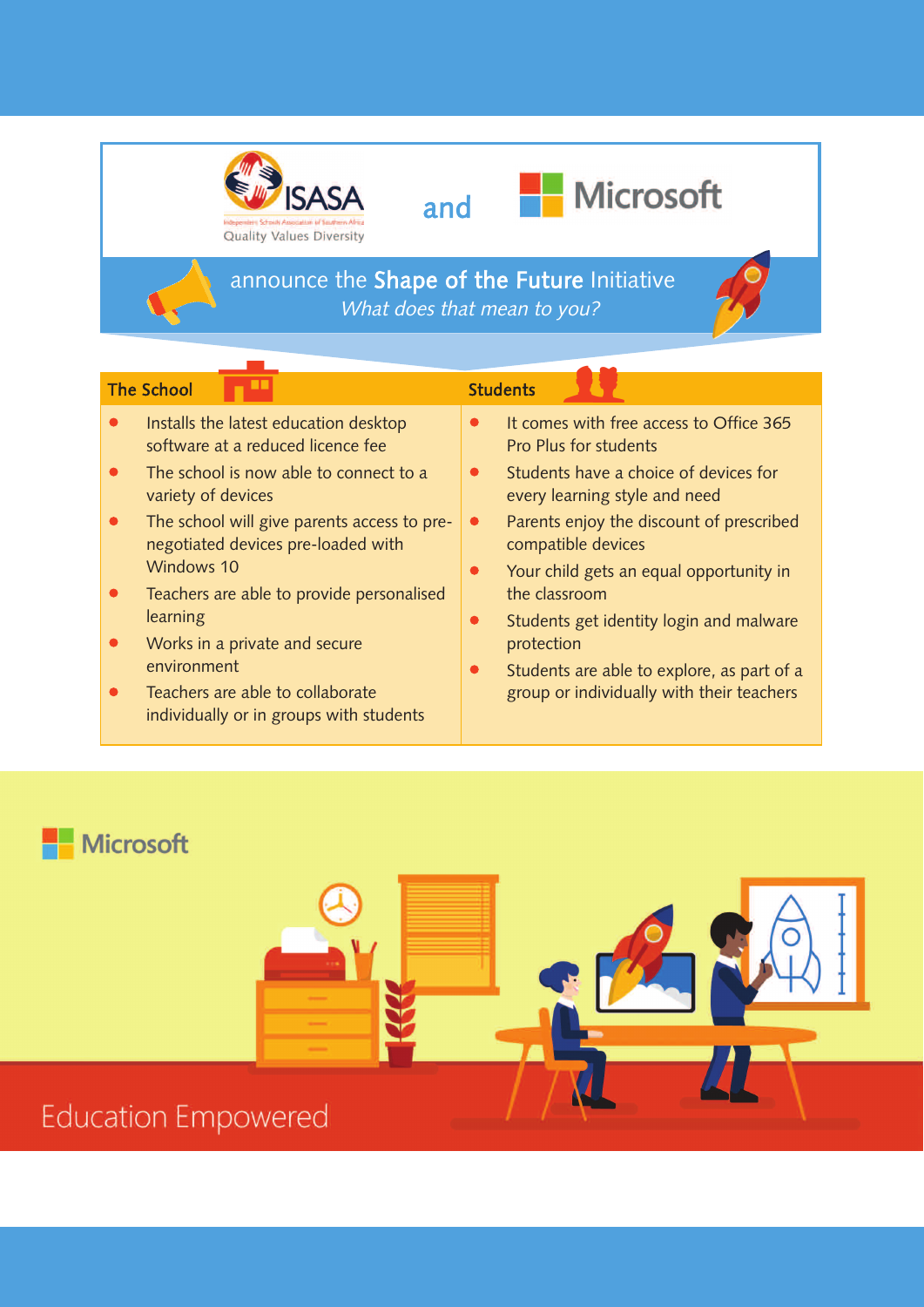#### What Windows makes possible



Any style of learning on a choice of device throughout your school life and into tertiary achievement

# MAKA From: ABCs

#### Which connect to:

| <b>Printers</b> | Cameras                  | <b>Digital</b><br>Microscopes      |
|-----------------|--------------------------|------------------------------------|
| The www         | Flash<br><b>Websites</b> | <b>Digital</b><br><b>Textbooks</b> |

Our philosophy is to provide technology tools for both students and teachers to enhance the learning and teaching experience with a focus on student success outcomes.



#### TEN reasons to choose a Windows device:

|                | 1. They are designed for ALL<br><b>LEARNING METHODS</b> | Suitable for every learning style and need; whether inputting through pen,<br>voice, touch or gesture, students are able to interact more naturally with a<br>Windows device |  |
|----------------|---------------------------------------------------------|------------------------------------------------------------------------------------------------------------------------------------------------------------------------------|--|
| 2.             | Top in CLASS ASSISTIVE<br><b>LEARNING TECHNOLOGY</b>    | Teachers can provide personalised learning for learners and give them an<br>individualised and inclusive experience                                                          |  |
|                | 3. WINDOWS INK                                          | Windows Ink enables the quick capture of notes and the creation of checklists<br>that will show up across all your devices                                                   |  |
| 4.             | A PLATFORM FOR ALL AGES<br><b>AND GRADES</b>            | Learners become familiar with a platform that they can use to learn their ABC<br>(on Endless Alphabet) – and compose their dissertation                                      |  |
| 5 <sub>1</sub> | <b>DEPLOYMENT MADE EASY</b>                             | Windows 10 provides easy deployment of devices – and in-place upgrades                                                                                                       |  |
| 6.             | <b>SAFEST WINDOWS EVER</b>                              | Protect your learners' and your teachers' privacy and security. New and improved<br>tools for data and identity protection and protection against malware                    |  |
|                | 7. COLLABORATIVE LEARNING<br>across all devices         | Teachers and learners can work on the same documents at the same time across<br>different devices in the same classroom or far apart                                         |  |
|                | 8. Gets things done FASTER!                             | Multi-task and synthesise quickly – using Snap Assist, virtual desktops and<br><b>Task View</b>                                                                              |  |
| 9.             | <b>Super COMPATIBLE</b>                                 | Windows is compatible with the widest range of devices in the classroom:<br>connect to printers, cameras, digital microscopes and more                                       |  |
|                | 10. FREE products and services                          | Microsoft offers a wide range of free products and services for teachers and<br>learners                                                                                     |  |